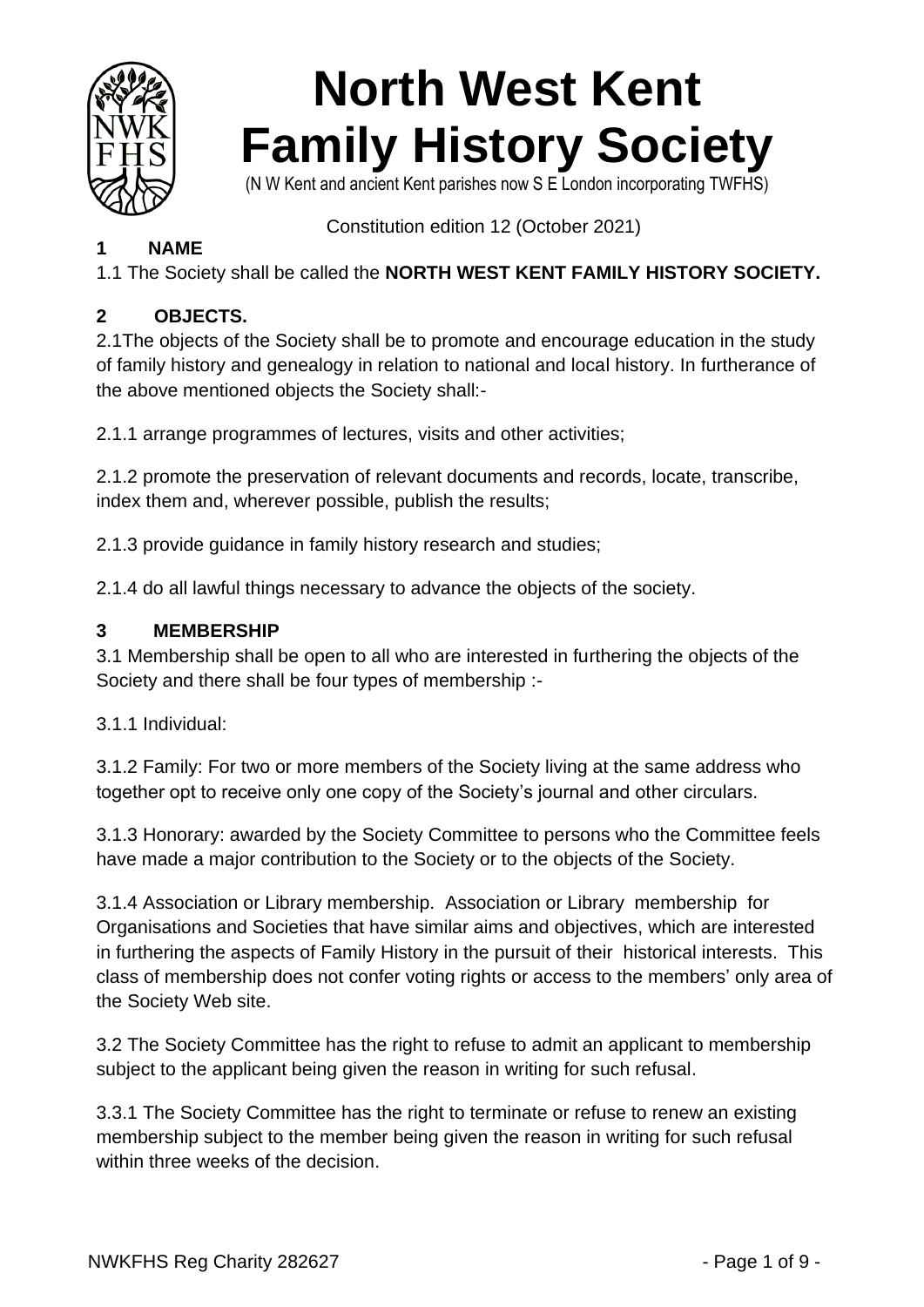3.3.2 The Society Committee shall consider any written representations the member may make about its decision, but the Society Committee's decision following such written representations shall be final.

# **4 SUBSCRIPTIONS.**

4.1 Annual subscriptions shall be payable on joining the Society, and thereafter on 1<sup>st</sup> January each year without notice. The first annual subscription paid by a member who joins the Society in the last quarter of a year shall cover the period to 31<sup>st</sup> December in the following year.

4.2 The subscriptions shall be fixed at an Annual General Meeting or Extraordinary General Meeting of the Society and shall remain in force until amended by Resolution at another such meeting.

4.3 The Society Committee shall have the power to appoint honorary members and will record such in their minutes. This appointment will be announced at an AGM. The appointment as honorary member will waive the annual subscription although honorary members will still have the full rights of individual membership.

#### **5 PATRON, PRESIDENT AND VICE-PRESIDENTS.**

5.1 The appointment of a Patron, President and Vice-President shall be for four years. The Society Committee will review each appointment at the end of its four year term.

#### **6 MANAGEMENT.**

6.1 The Society shall be managed by the Society Committee the members of which are the Trustees of the Society comprising a Chair, Vice-Chair, Secretary and Treasurer, who shall be the officers of the Society, not more than six other elected members, ex-officio members and one representative from each Branch Committee.

6.2 The Officers and elected members of the Society Committee shall be elected at the Annual General Meeting of the Society. The names of candidates must be submitted to the Secretary to arrive not less than fourteen days before the date of the meeting. If there are more candidates than vacancies, the Chair of the meeting shall appoint two scrutineers to hold a ballot and shall announce the result by the end of the meeting. If there are fewer candidates than vacancies, the Chair shall have discretion to accept nominations at the meeting.

6.3 The Society Committee shall appoint not less than three of the Trustees of the Society to hold in trust any land or buildings leased or owned by the Society.

6.4 The Society Committee shall determine those posts that carry right of membership of the Society Committee ex-officio.

6.5 Apart from the President and Vice-Presidents, all Officers and other elected Society Committee members shall be elected for one year only at the Annual General Meeting, but shall be eligible to stand for re-election at a subsequent Annual General Meeting.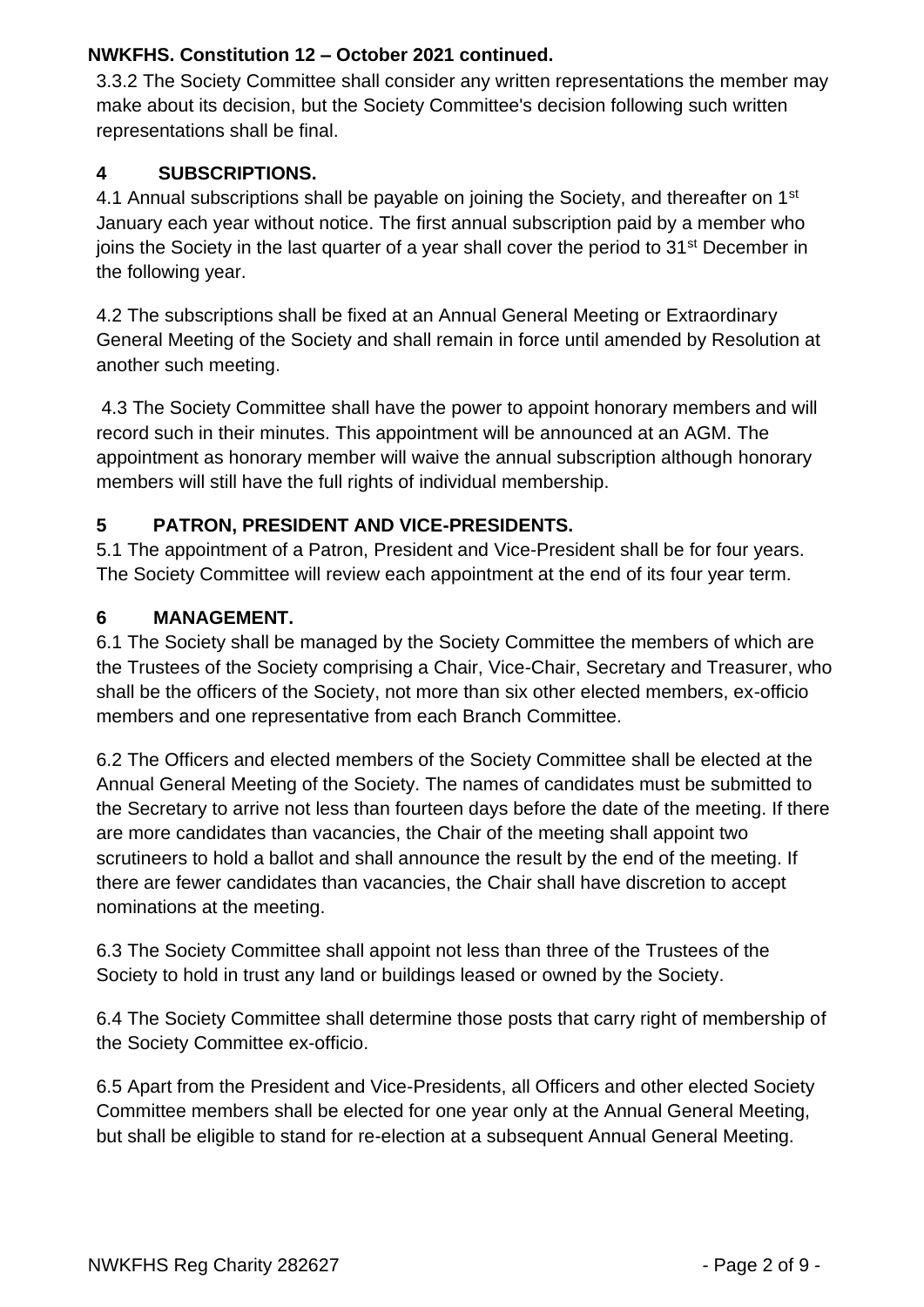6.6 The Society Committee shall have the power to co-opt additional members and to appoint Sub-committees. A co-opted member shall be eligible to fill one of the offices of the Society only if an elected member of the Society Committee is not willing to take the position. The Chair must be an elected member of the Society Committee.

# **7 BRANCHES**

7.1 The Society Committee shall have the power to establish Branches, for the furtherance of the said objects

7.2 Each Branch so established shall comply with and be subject to the following regulations:-

7.3 Branches shall act in pursuance of the said objects and of the policy of the Society and shall be subject to such conditions as may from time to time be laid down by the Society Committee.

7.4 Branches shall organise meetings, open to all Individual, Family or Honorary members of the Society

7.4.1 Association or Library members can attend the meetings of the Society by a representative of that organisation. If the representative or other member(s) of that organisation attend more than three meetings in any year they will be expected to join the Society as 'Individual' members.

7.5 Each Branch shall elect at an Annual Meeting a Committee to run its affairs. The procedure for the election of Officers of the Branch shall be in accordance with that for the election of Society Committee members laid down in Clause 6.2 and 6.5 as appropriate. Each Branch Committee shall consist of a Chair and not more than eight other members. The Committee shall nominate from among its members a Representative to the Society Committee, Branch Finance Officer and Programme **Secretary** 

7.6 Each Branch shall make such regular reports and returns to the Society Committee in such a form as may from time to time be determined by that Committee.

7.7 Members attending Branch meetings shall sign the attendance register

7.8 All subscriptions to the Society and other monies collected by the Branches and taskholders shall be paid to the Society Treasurer

7.9 A representative from the Society Committee can attend any Branch Committee meeting, but shall not have the right to vote.

7.10 A Branch may be dissolved at any time by a resolution presented to the Society at an Annual General Meeting or Extraordinary General Meeting in accordance with the procedure outlined in clause 12. In this event, any assets of the Society held by the Branch will be returned to the Society Committee.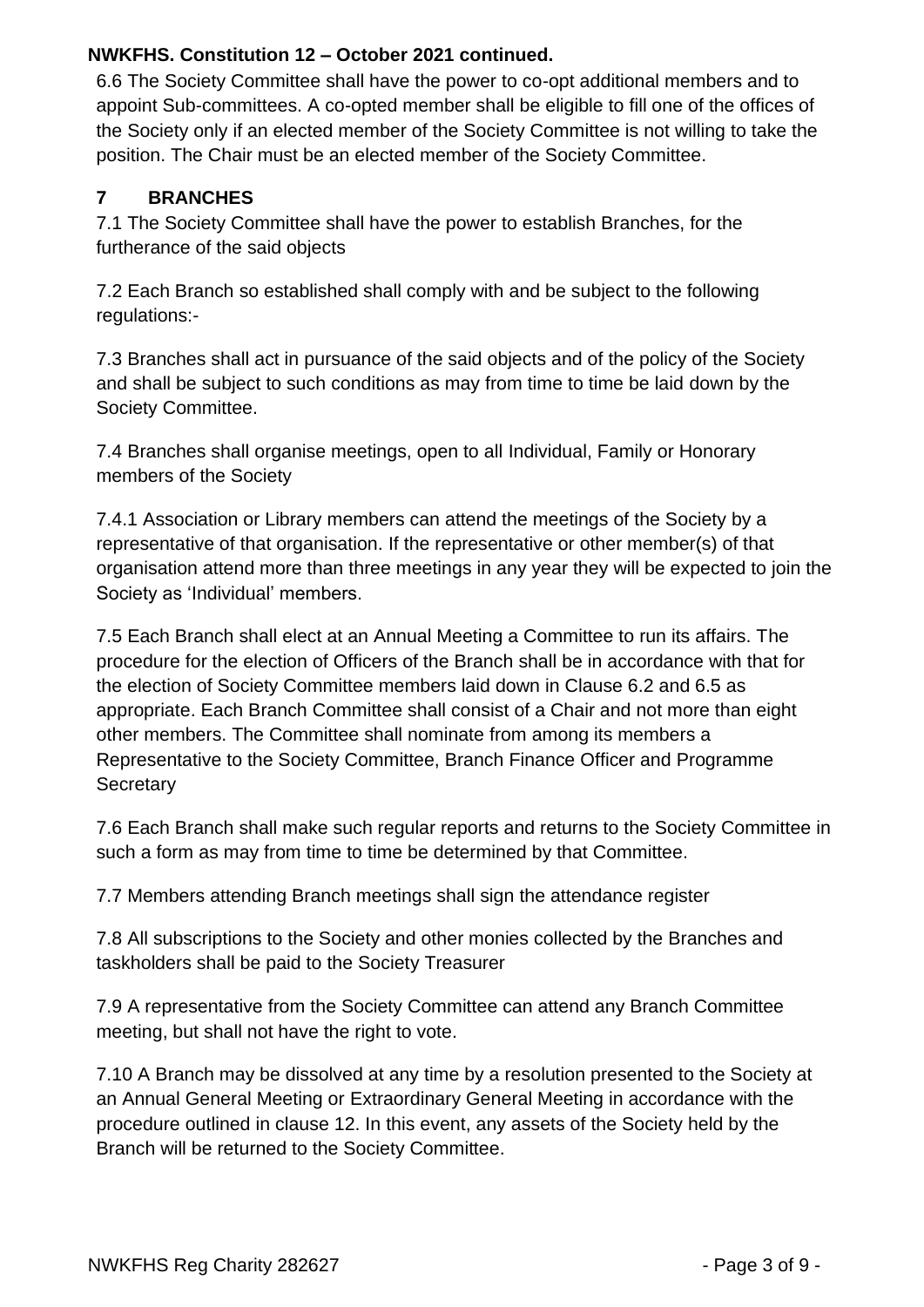7.11 The Society Committee may exercise its power to dissolve a Branch without reference to an Annual General Meeting should continuance of the Branch prove no longer desirable or viable. In this event, any assets of the Society held by the Branch will be returned to the Society Committee.

#### **8 MEETINGS**

8.1 In this constitution the following expression 'meeting', except where inconsistent with any legal obligation includes:

8.1.1 A physical meeting

8.1.2 A video conference, an internet video facility or similar electronic method allowing simultaneous visual and audio participation. Known as virtual meetings

8.1.3 Telephone conferencing.

# **8.2 ANNUAL GENERAL MEETING.**

8.2.1 All members have the right to attend and vote at an Annual General Meeting except as noted in section 3.1.4

8.2.2 Once in every calendar year an Annual General Meeting shall be held at such place and on such date as the Society Committee shall determine. The Annual General Meeting shall be held within fifteen months of the previous one. The Society Committee shall give notice of the meeting to all members either in writing or by announcement in the Journal of the Society, at least three weeks before the date of such meeting.

8.2.3 The meeting shall be chaired by the Society Chair or a member designated by the Society Committee to chair that specific meeting.

8.2.4 At each Annual General Meeting the Committee shall present a report of the activities of the Society since the previous Annual General Meeting and the Treasurer shall present the financial accounts of the Society for the year ending the previous 31st December, which shall have been subject to an independent examination.

8.2.5 Motions for the Annual General Meeting shall be signed by the proposer and seconder and sent to the Secretary not less than eight weeks before the date of the meeting.

8.2.6 Except as provided in clauses 11 and 12 below, motions may be passed by a simple majority. In the event of an equal numbers of votes being cast for and against any motion the Chair of the meeting shall have a second or casting vote.

8.2.7 Although a vote may be taken on matters not specified on the agenda as an expression of opinion, such a vote shall not have the force of a resolution and neither shall bind on the Society Committee.

8.2.8 At an Annual General Meeting the quorum shall be fifty members.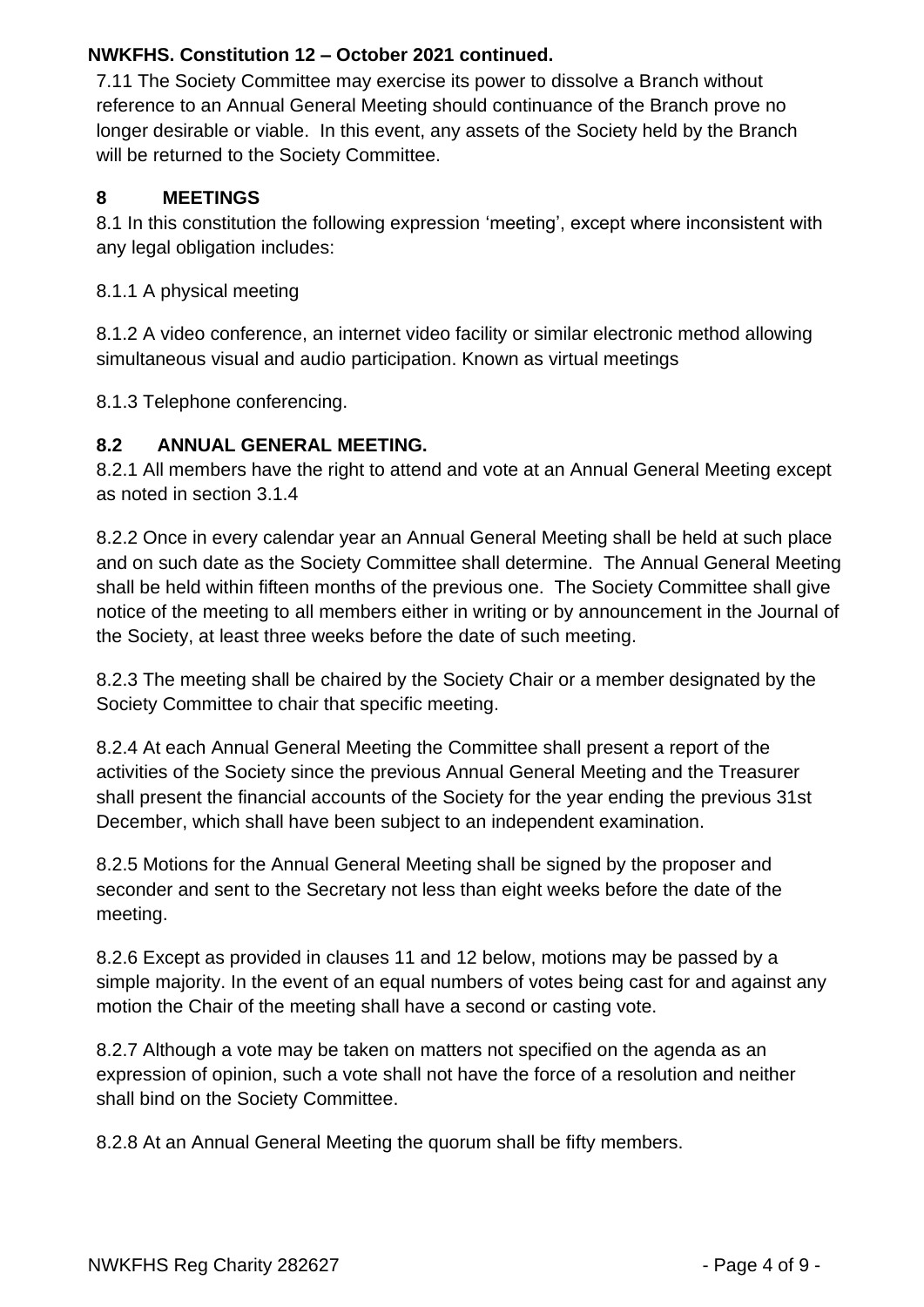8.2.9 If there is no quorum at an Annual General Meeting then a second meeting shall be called in the same manner as set out above. At this second meeting the quorum shall be the number of members attending the meeting.

8.2.10 A record of the Annual General Meeting shall be kept.

8.2.11 Where a physical meeting cannot be convened and decisions for the good governance of the Society are required a postal and or email vote; known as a postal vote; on the subject of the decisions shall be organised. Notice will be given in the Journal.

8.2.12 In these circumstances an agenda of the meeting decisions needed will be circulated to all members. Nominations and motions are to be submitted to the Secretary within four weeks after the notice of the postal vote. The format and layout of the agenda will act as a voting paper and be given in the Journal and on the web site.

8.2.12.1 The members will return their copy of the agenda marked to indicate their vote for each decision needed to the Society secretary in the case of postal votes or directly to the scrutineers where the voting has been done electronically by email.

8.2.12.2 The voting papers will be passed to the scrutineers appointed by the Trustees who will prepare a report of the results. This report will be sent to the Trustees and Editor for publication in the Journal and issue to all members. This is the record of the postal AGM

8.2.12.3 The timescale for organising this voting is to give notice of the postal vote and within four weeks receive any nominations and any motions. To issue the Agenda in the Journal. Responses will be required within five weeks from the date of issue of that Journal. The scrutineers report will be sent to the trustees and the editor within four weeks of receiving the voting papers.

8.2.12.4 The number of the returned voting papers needed is the same number as the quorum for a physical meeting (Clause 8.2.8).

# **8.3 EXTRAORDINARY GENERAL MEETING**.

8.3.1 The Society Committee shall have the power to call an Extraordinary General Meeting of the Society within twelve weeks of the decision to hold that meeting. Members shall be notified at least three weeks before the date of the meeting either in writing or by announcement in the Journal.

8.3.2 The Society Committee shall be bound to call an Extraordinary General Meeting within twelve weeks of receiving a written request to do so which specifies the business to be discussed and is signed by no less than twenty five members.

8.3.3 The business to be discussed must appear on the agenda and no other business may be considered.

8.3.4 All members have the right to attend and vote at an Extraordinary General Meeting, except as noted in section 3.1.4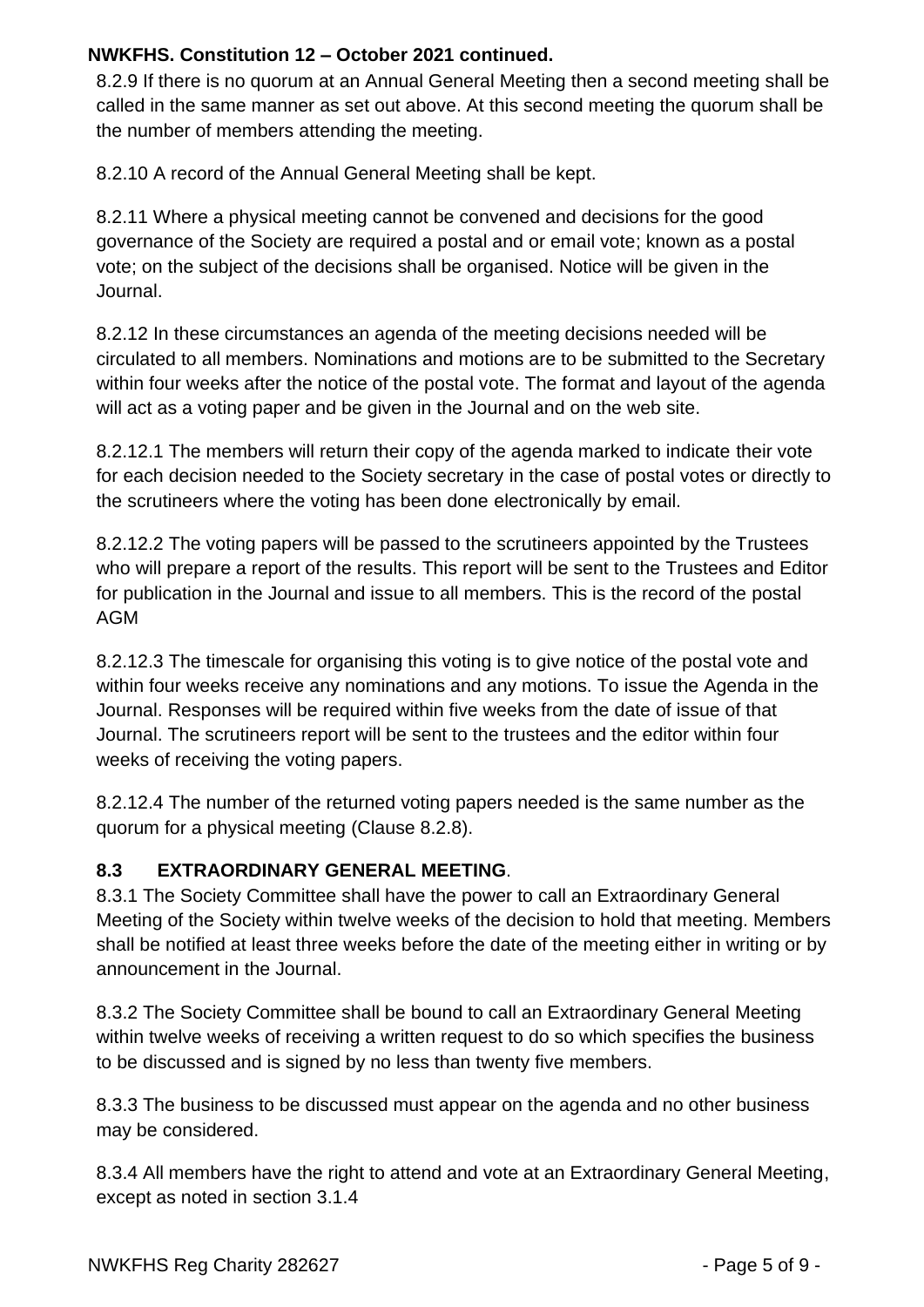8.3.5 Without a quorum, no vote shall be taken and no second meeting shall be called.

8.3.6 In all other matters, the Extraordinary General Meeting shall be conducted in the same way as an Annual General Meeting.

8.3.6.1 Where a physical meeting cannot be convened and decisions for the good governance of the Society are required a postal and or email vote; known as a postal vote; on the subject of the business to be discussed an EGM can be organised.

8.3.6.2 The postal EGM shall be organised as the postal AGM in clauses 8.2.12.to 8.2.12.4

8.3.7 A record of the Extraordinary General Meeting shall be kept.

#### **8.4 ANNUAL BRANCH MEETING.**

8.4.1 All members have the right to attend and vote at an Annual Branch Meeting, except as noted in section 3.1.4

8.4.2 Once in every calendar year an Annual Branch Meeting shall be held at such place and on such date as the Branch Committee shall determine. The Annual Branch Meeting shall be held within fifteen months of the previous one. The Branch Committee shall give notice of the meeting to all members either in writing or by announcement in the Journal of the Society, at least four weeks before the date of such meeting.

8.4.2.1 Where a physical meeting cannot be convened due to exceptional circumstances where local members cannot gather to hold a meeting then the time limit of clause 8.4.2 should be ignored with the agreement of the Trustees. The first reconvening of a Branch meeting is also to include an Annual Branch Meeting.

8.4.3 The meeting shall be chaired by the Branch Chair or a member designated by the Branch committee to chair that specific meeting.

8.4.4 At each Annual Meeting the Branch Committee shall present a report of the activities of the Branch since the previous Annual Meeting

8.4.5 Motions for the Annual Branch Meeting shall be signed by the proposer and seconder and sent to the Branch Secretary not less than three weeks before the date of the meeting.

8.4.6 Except as provided in clauses 11 & 12 below, motions may be passed by a simple majority. In the event of equal number of votes being cast for and against any motion the Chair of the meeting shall have a second or casting vote.

8.4.7 Although a vote may be taken on matters not specified on the agenda as an expression of opinion, such a vote shall not have the force of a resolution and neither shall it bind on the Branch Committee.

8.4.8 At an Annual Branch Meeting, the quorum shall be ten members.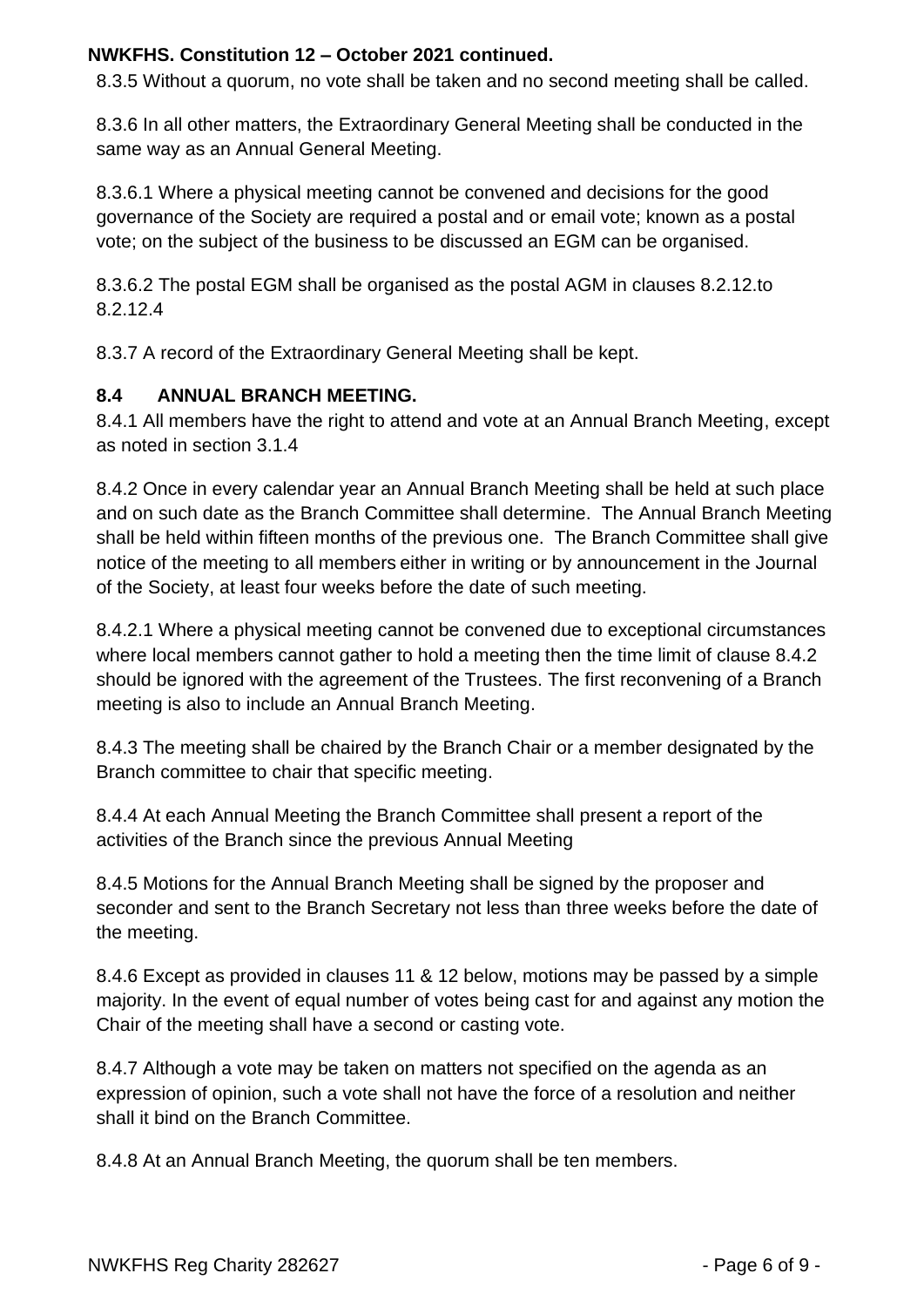8.4.9 If there is no quorum at an Annual Branch Meeting then a second meeting shall be called in the same manner as set out above. At this second meeting the quorum shall be the number of members attending the meeting.

8.4.10 A record of the Annual Branch Meeting shall be kept and a signed copy sent to the Society Secretary.

# **8.5 MEETINGS of SOCIETY COMMITTEES**

8.5.1 The quorum shall be five for the Society Committee and three for Branch Committees.

8.5.2 A meeting will be chaired by the elected Chair or Vice-Chair or in their absence a member elected by those present.

8.5.3 A simple majority shall be sufficient to pass any motion. In the event of an equal number of votes being cast for and against a motion the Chair shall have a second or casting vote.

8.5.4 The Society Committee shall determine such procedures as it deems necessary and proper for the conduct of its own meetings, Branch Committee and Sub-Committee meetings. A record of these meetings shall be kept.

8.5.5 If a President and/or Vice-Presidents attend a meeting of a Committee they shall be as advisors only.

8.5.6 Where a physical meeting cannot be convened and decisions for the good governance of the Society are required a virtual meeting or a telephone conference meeting shall be held. The procedures in clause 8.5.1 to 8.5.5 will apply to this form of meeting.

8.5.7 The secretary of the meeting will distribute an Agenda with any reports prepared on the activities of the committee members and their sub-committees.

8.5.8 On conclusion of the meeting the Secretary will prepare the minutes of the meeting noting any decisions taken and the actions required of the committee members.

8.5.9 For the Trustee's Society meeting, if a trustee does not have the equipment or knowledge to join a virtual meeting the Society shall provide such equipment and training to use it

8.5.10 If a trustee or Branch committee member cannot attend a committee meeting, they can forward their views and opinions to the other Trustees or branch committee members at least 1 calendar week before the meeting. This report will be considered as part of the committee's discussion but the absentee member will not have a vote.

# **9 FINANCE**

9.1 The Society's financial year shall end on 31st December.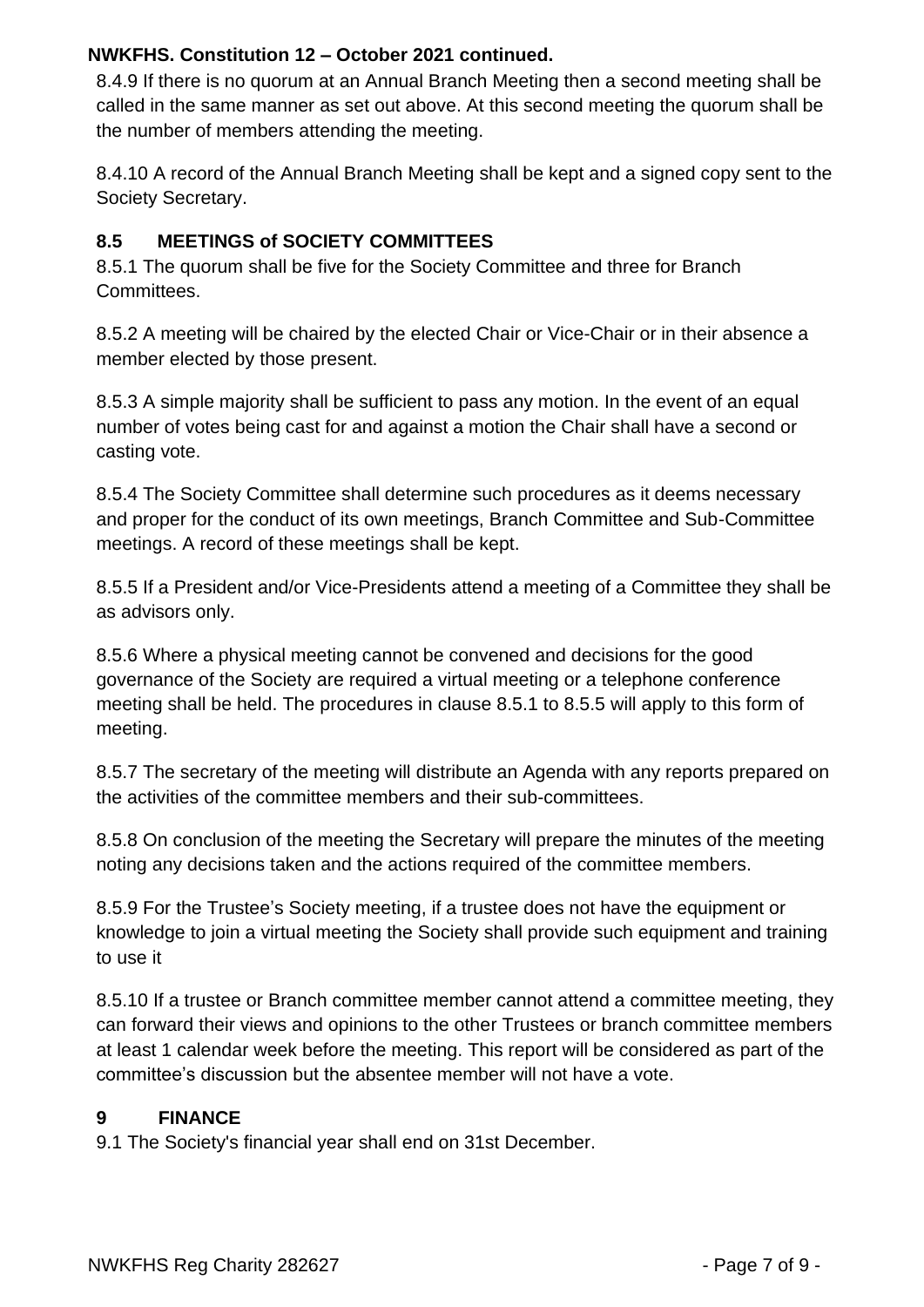9.2 The Society Committee shall be responsible for the administration of the Society's funds. The Society Committee shall have the power to invest funds in trustee securities; place them on deposit or loan with a bank or building society or savings bank, and hold monies in a deposit or current account with a clearing bank. The Society Committee may invest funds in other securities or in a freehold or leasehold property if a motion to the effect is passed at an Annual or Extraordinary General Meeting of the Society. The Committee shall not raise loans or charge the funds or property of the Society unless authorised to do so at such a meeting.

9.3 All cheques shall be signed by two members of the Committee one being the Treasurer or other Officer or by one Officer and the designated Branch Finance Officer. Two members of the Society Committee, one of which must be the Treasurer or other Officer, shall sign all other documents relating to the finances of the Society.

9.4 The income and assets of the Society shall be applied solely to the purposes of the Society and no part thereof shall be transferred to any person without the approval of the Society Committee.

9.5 No payment shall be made from Society's funds to Society Committee and Branch Committee members unless approved in writing by the Charity Commissioners except in reimbursement of expenses incurred on the Society's behalf and with the approval of the Society Committee.

9.6 All members who receive or expend monies on behalf of the Society must record these transactions as set out by the Society Committee in the relevant procedure.

9.7 Payment to all members of the Society may be made for giving of their professional expertise and the expenses associated with these services incurred on the Society's behalf and with the approval of the Society Committee.

9.8 A Honorary Independent Examiner or an Independent Examiner shall be appointed annually at the Annual General Meeting.

9.9 Individual members of the Committee must declare any personal financial interest in any matter under discussion and shall not vote on the matter in question.

# **10 INSURANCE.**

10.1 In addition to any other powers that they have, the Society Committee may exercise the following powers in furtherance of the objects of the Society:

10.1.1 Power to provide indemnity insurance for the members of the Society Committee out of the funds of the Society.

10.2 This insurance must not extend to:

10.2.1 any claim arising from any act or omission that the members of the Society Committee knew to be a breach of trust or breach of duty; or was committed by the members of the Society Committee in reckless disregard or whether it was a breach of trust or breach of duty or not.